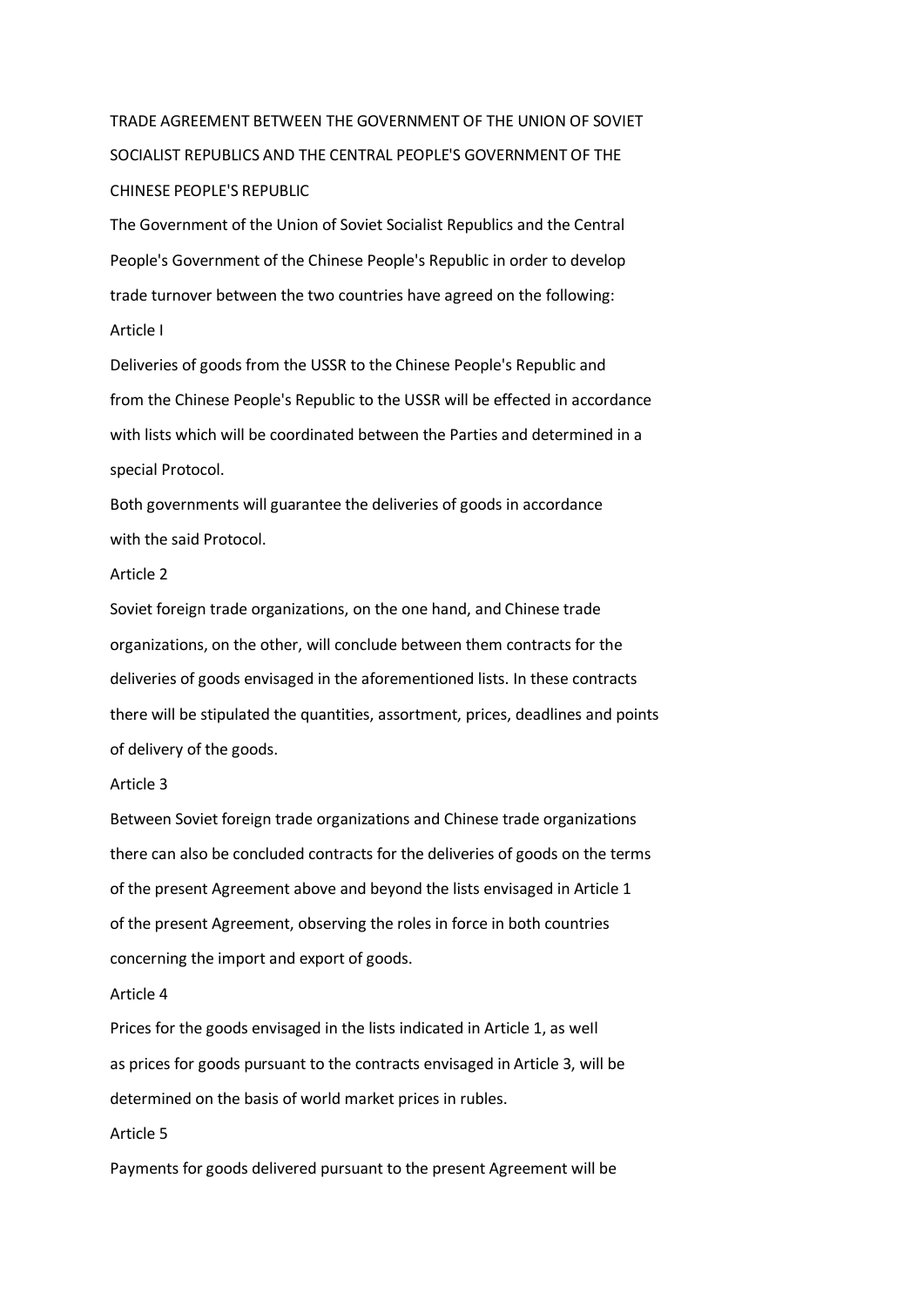effected in the USSR through the State Bank of the USSR and in the Chinese People's Republic-through the People's Bank of China.

For these purposes, the aforementioned Banks will open for each other special interest-free accounts in rubles and will immediately notify each other of all receipts against these accounts.

On receiving such notification, the appropriate Bank must immediately effect the payments.

Aside from contracts envisaged in Articles 2 and 3 of the present Agreement, between Soviet foreign trade organizations and Chinese trade organizations there can, with the permission of the competent organs of both Parties, also be concluded contracts for the deliveries of goods against payment in gold or transfer of American dollars or pounds sterling, as weIl as barter deals. Payments on such contracts will be effected through the State Bank of the USSR and the People's Bank of China without entering such payments on the aforementioned accounts.

#### Article 6

The provisions of Article 5 of the present Agreement apply to the following operations:

1) payments for goods delivered pursuant to the present Agreement; 2) payments for expenses connected with trade turnover between the two countries, as weIl as payments for the repair of vessels and transit expenses; 3) other payments which will be permitted by agreement between the Banks. Article 7

The sums of all payments by each of the Parties, excluding payments envisaged by the last paragraph of Article 5, must match and, furthermore, this equivalence must be maintained at the close of semi-annual periods for the duration of the present Agreement.

In this connection, however, it will not be considered a violation of the equivalence of the aforementioned payments if at the end of the six-month period the payments of one Party exceed the payments of the other Party by a sum up to 6,000,000 rubles.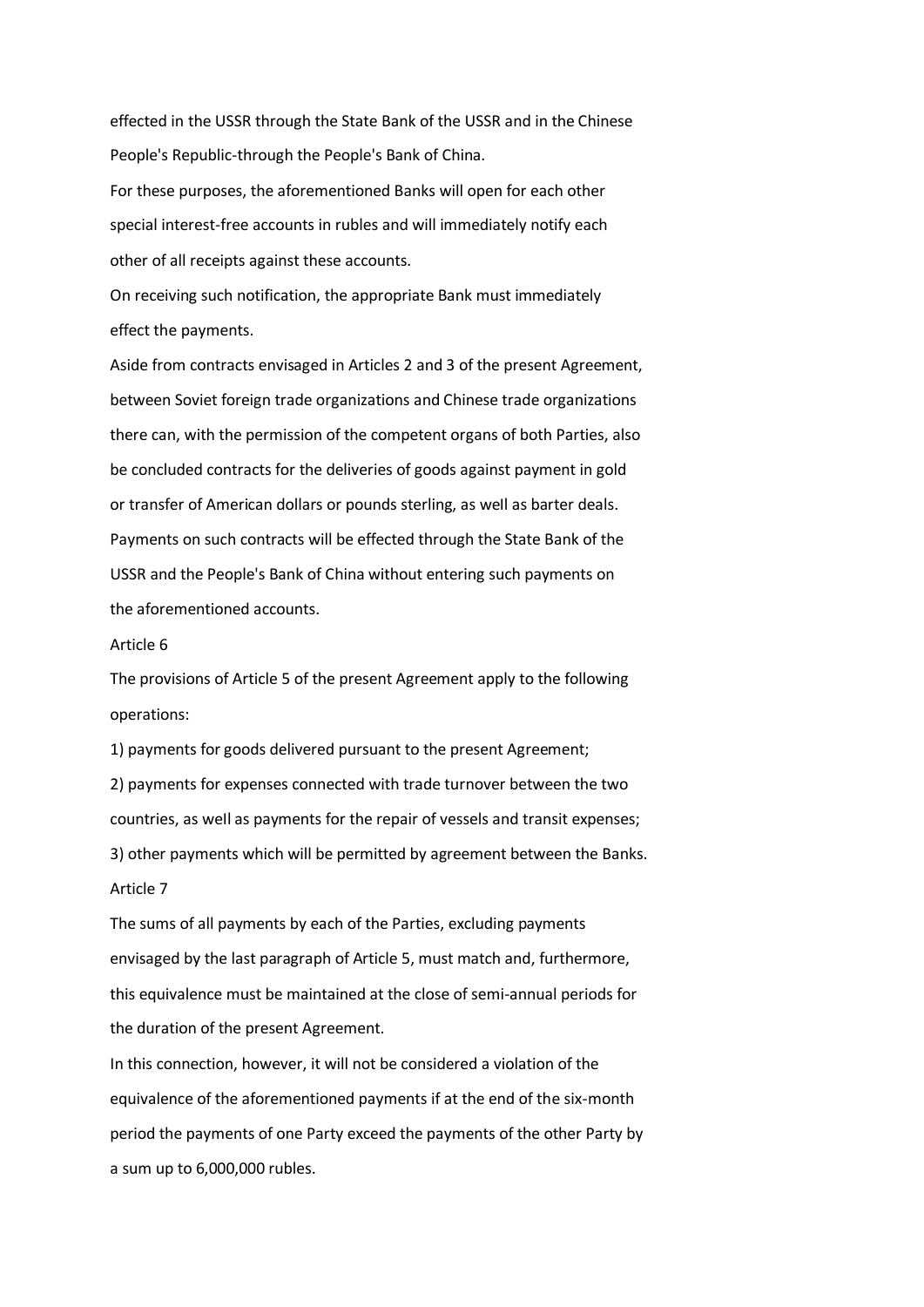The Parties can pay the indebtedness formed on the accounts indicated in Article 5 through the delivery of goods, or in gold, American dollars or pounds sterling by agreement of the Parties.

Conversion of rubles into American dollars or pounds sterling will be effected at the rates of the State Bank: of the USSR on the day of payment, and conversion of rubles into gold on the basis of the gold content of the ruble. Article 8

The Government of the USSR and the Central People's Government of the Chinese People's Republic entrust, respectively, the Trade Delegation of the USSR in China and the Representative of the Ministry of Trade of the Central People's Government of the Chinese People's Republic to effect every six months verification of the course of implementation of the present Agreement and, in case of need, to draft appropriate recommendations with respect to the effectuation of mutual deliveries and the achievement of equivalence of payments pursuant to the present Agreement.

#### Article 9

The State Bank of the USSR and the People's Bank of China on the basis of the present Agreement will conclude between them a written agreement on the technical procedure of accounting between them.

#### Article 10

Article 11

In order to ensure the timely deliveries of goods imported and exported pursuant to the present Agreement, both Governments will mutually guarantee favorable conditions of railroad transportation and the utilization of ports.

Customs duties on the territory of each Party on goods imported and exported pursuant to the present Agreement are paid by the trade organizations of that Contracting Party.

### Article 12

On the expiration of the duration of the present Agreement the State Bank: of the USSR and the People's Bank: of China will continue to accept receipts against the accounts indicated in Article 5 and make payments in accordance